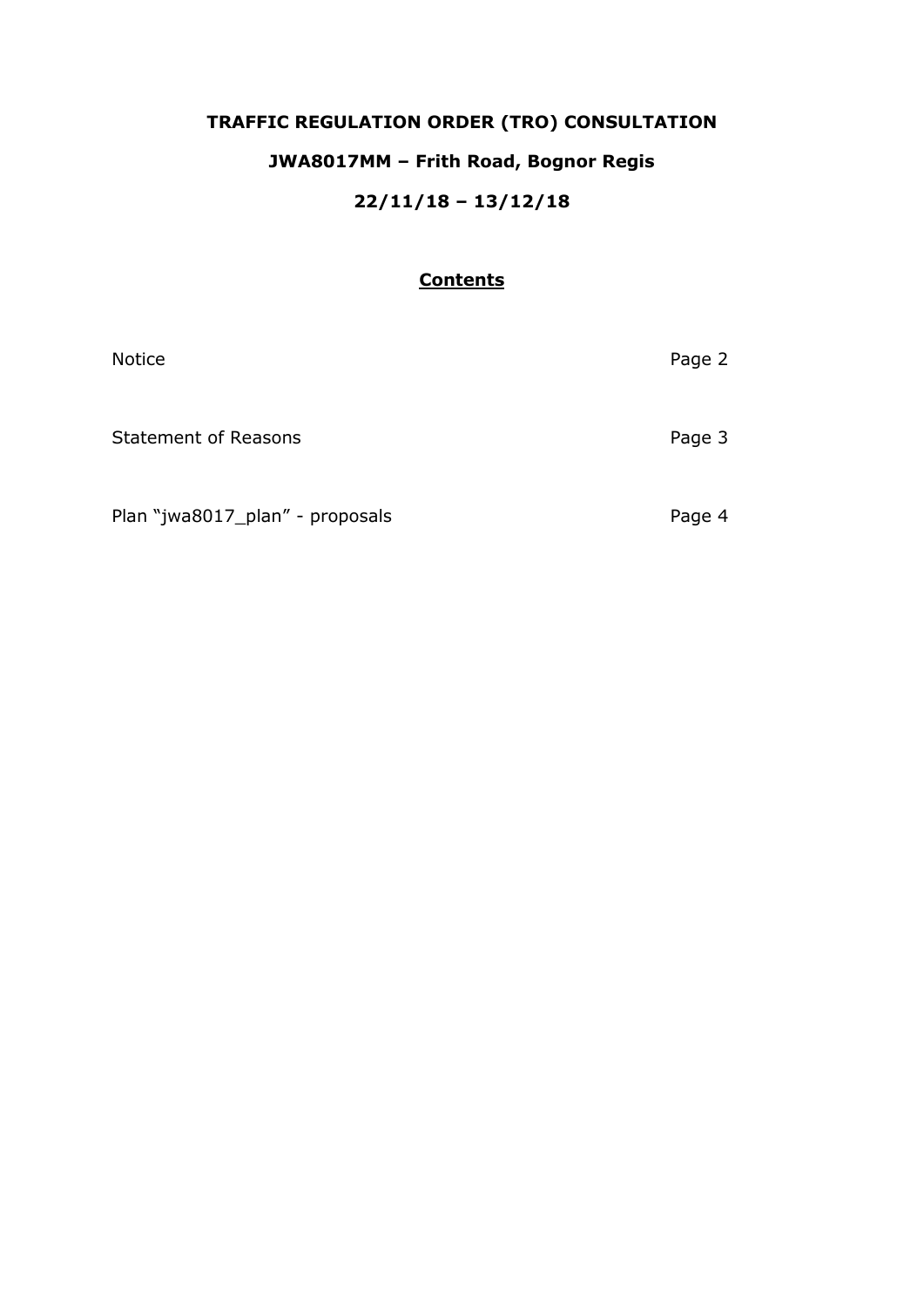### **West Sussex County Council Bognor Regis: Frith Road Traffic Calming Measures 2018**

NOTICE is hereby given that West Sussex County Council, under the provisions of the Highways Act 1980 (Traffic calming) Regulations intends to install raised traffic calming features on Frith Road in Bognor Regis.

A speed table feature would be installed at the crossroads junction of junction of Frith Road, Gravits Lane, Westloats Lane and the access road to The Regis School. This feature would begin 12 metres south of the southern kerbline of Gravits Lane and extend northwards to a point 10 metres north of the northern kerbline of Gravits Lane. It would also extend 9 metres westwards into the entrance to The Regis School and 7 metres eastwards into Gravits Lane. The feature would be 65mm in height and all ramps would be 1 metre in length.

Pairs of raised speed cushion features would be installed on Frith Road 34 metres north of its junction with Pevensey Road, with a further pair of raised speed cushion features 104 metres north of the junction, and a third pair 171 metres north of the junction. Each speed cushion will be 3 metres long, including ramps of 600mm and 1.7 metres wide.

All features will be constructed from black macadam.

Full details of the proposals in this notice can be viewed on our website at [www.westsussex.gov.uk/tro.](http://www.westsussex.gov.uk/tro) The website includes a response form for any comments or objections.

The documents may also be inspected at County Hall Chichester, during normal office hours, and at Bognor Regis Library, London Road, Bognor Regis during normal library opening hours.

Any comments or objections about the proposal must be received before 13 December 2018. These may be submitted via the response form on the website mentioned above, by e-mail to [tro.team@westsussex.gov.uk](mailto:tro.team@westsussex.gov.uk) or in writing to TRO Team, West Sussex County Council, The Grange, Tower Street Chichester, PO19 1RH. For legal reasons, only correspondence including a full name and address will be considered. Please quote reference JWA8017

WOR8009-MM in all correspondence.

Dated this 22nd day of November 2018 Director of Law, Assurance and Strategy, County Hall, Chichester.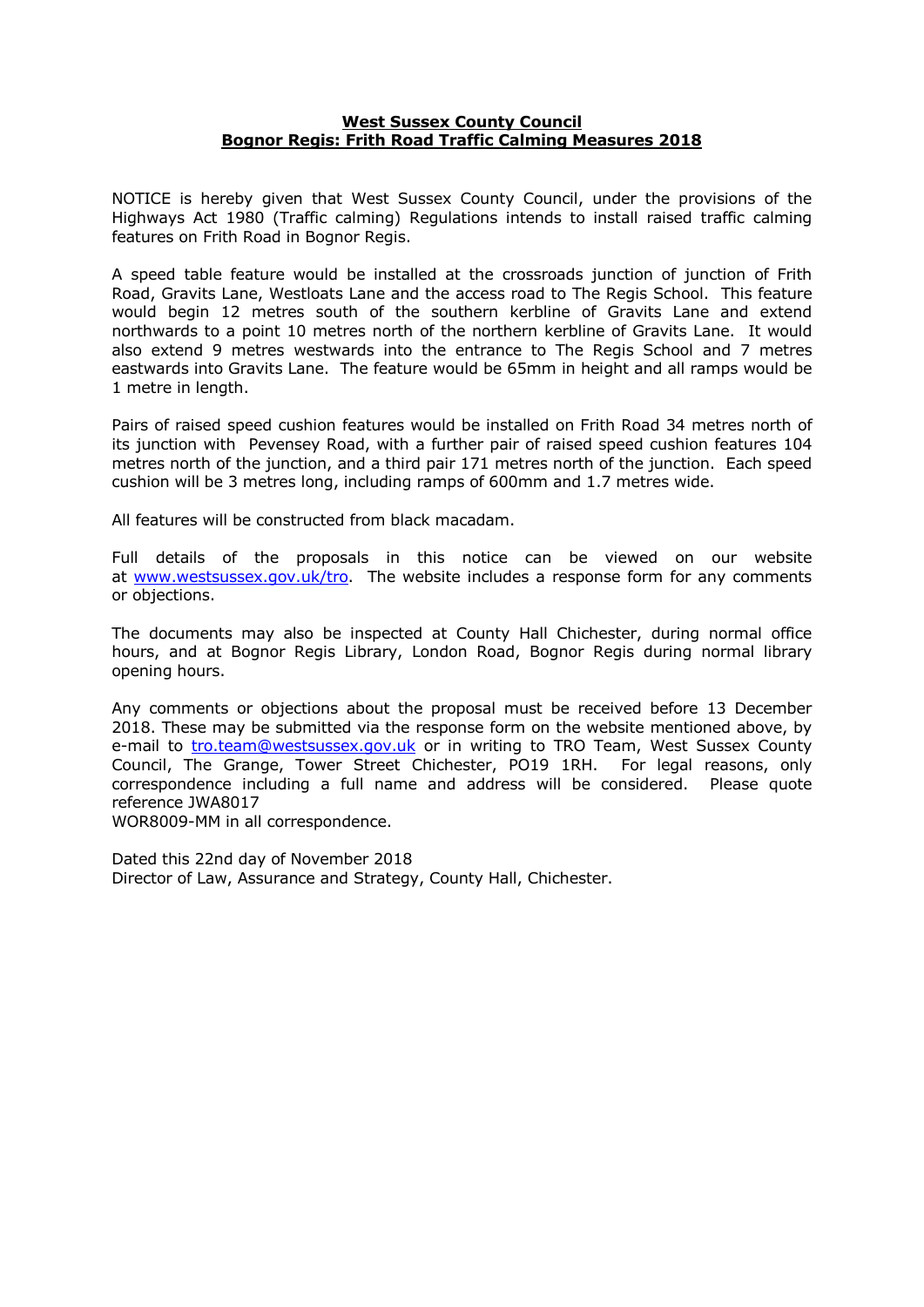### **West Sussex County Council Bognor Regis: Frith Road Traffic Calming Measures 2018**

#### **STATEMENT OF REASONS FOR PROPOSING TO MAKE THE ORDER**

West Sussex County Council proposes to install a system of raised traffic calming features on Frith Road in Bognor Regis.

Frith Road is a narrow residential road and provides the main route to The Regis School. The road is subject to a 20 mph speed limit. The proposed features are intended to discourage traffic from using Frith Road as a shoret-cut and to encourage compliance with the 20 mph speed limit.

The proposed features are intended to improve compliance with the 20mph speed limit and to thereby improve safety in Frith Road.

The attached drawing titled Frith Road, Bognor Regis, Proposed Traffic Calming shows the length of road affected by the proposed scheme.

Director of Law & Assurance 5 November 2018

JWA8017-MM